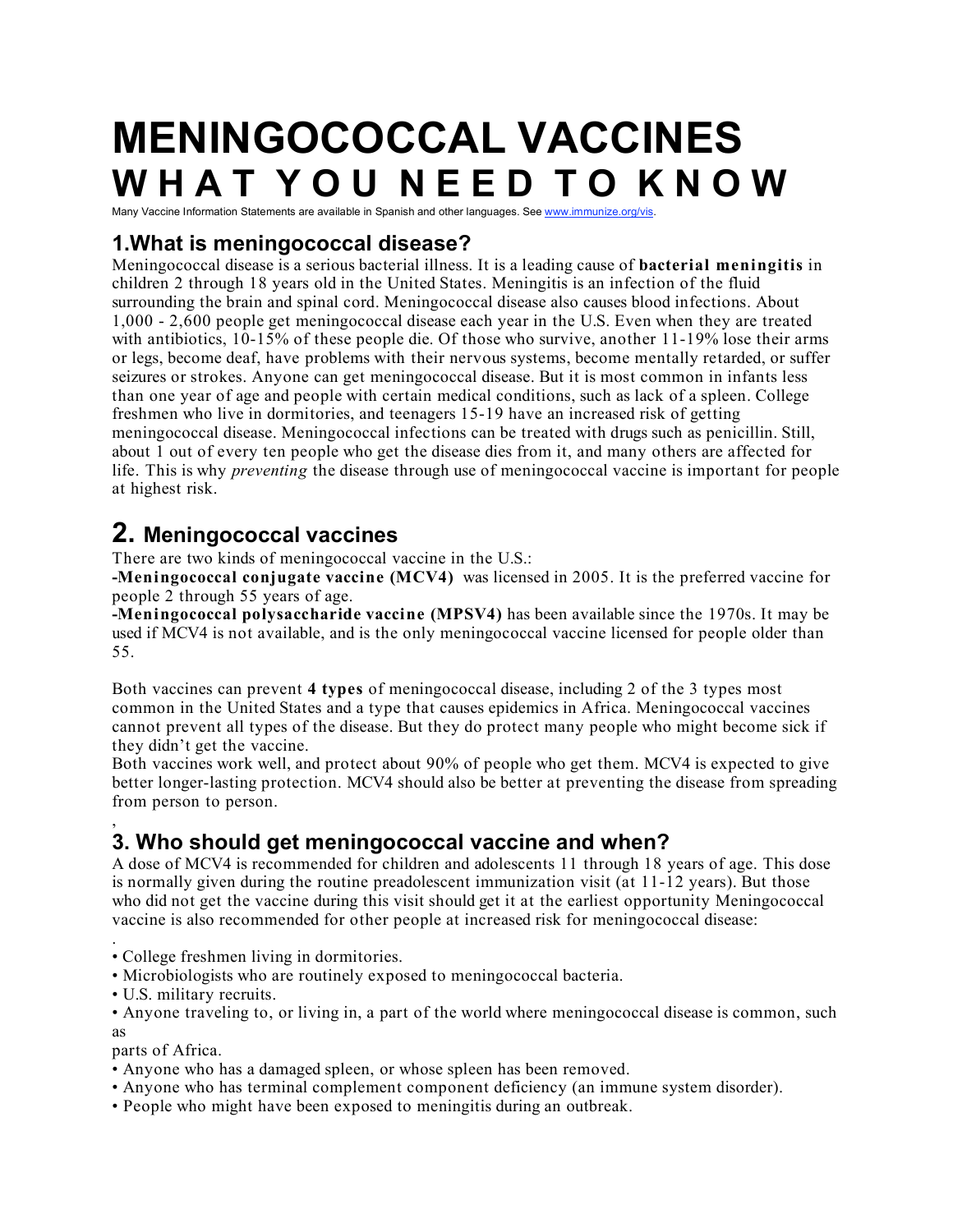MCV4 is the preferred vaccine for people 2 through 55 years of age in these risk groups. MPSV4 can be used if MCV4 is not available and for adults over 55.

#### **How Many Doses?**

People 2 years of age and older should get 1 dose. Sometimes a second dose is recommended for people who remain at high risk. Ask your provider. MPSV4 may be recommended for children 3 months to 2 years of age under special circumstances. These children should get 2 doses, 3 months apart.

## **4. Some people should not get meningococcal vaccine or should wait?**

Anyone who has ever had a severe (life-threatening) **allergic reaction to a previous dose** of either

meningococcal vaccine should not get another dose. Anyone who has a severe (life threatening) **allergy to any vaccine component** should not get the vaccine. Tell your provider if you have any severe allergies. Anyone who is **moderately or severely ill** at the time the shot is scheduled should probably wait until they recover. Ask your provider. People with a **mild illness** can usually get the vaccine. Anyone who has ever had **Guillain-Barré Syndrome** should talk with their provider before getting MCV4.

Meningococcal vaccines may be given to pregnant women. However, MCV4 is a new vaccine and has not been studied in pregnant women as much as MPSV4 has. It should be used only if clearly needed. Meningococcal vaccines may be given at the same time as other vaccines.

# **5. What are the risks from meningococcal vaccines?**

A vaccine, like any medicine, could possibly cause serious problems, such as severe allergic reactions. The risk of meningococcal vaccine causing serious harm, or death, is extremely small.

#### **Mild problems**

As many as half the people who get meningococcal vaccines have mild side effects, such as redness or pain where the shot was given. If these problems occur, they usually last for 1 or 2 days. They are more common after MCV4 than after MPSV4. A small percentage of people who receive the vaccine develop a fever.

#### **Severe problems**

• Serious allergic reactions, within a few minutes to a few hours of the shot, are very rare.

• A serious nervous system disorder called **Guillain- Barré Syndrome** (or GBS) has been reported among some people who received MCV4. This happens so rarely that it is currently not possible to tell if the vaccine might be a factor. Even if it is, the risk is very small.

### **6. What if there is a moderate or severe reaction? What should I look for?**

Any unusual condition, such as a high fever, weakness, or behavior changes. Signs of a serious allergic reaction can include difficulty breathing, hoarseness or wheezing, hives, paleness, weakness, a fast heart beat or dizziness.

#### **What should I do?**

• **Call** a doctor, or get the person to a doctor right away.

• **Tell** your doctor what happened, the date and time it happened, and when the vaccination was given.

• **Ask** your doctor, nurse, or health department to report the reaction by filing a Vaccine Adverse Event Reporting System (VAERS) form. Or you can file this report through the VAERS web site at **www.vaers.hhs.gov**, or by calling **1-800-822-7967**. *VAERS does not provide medical advice.*